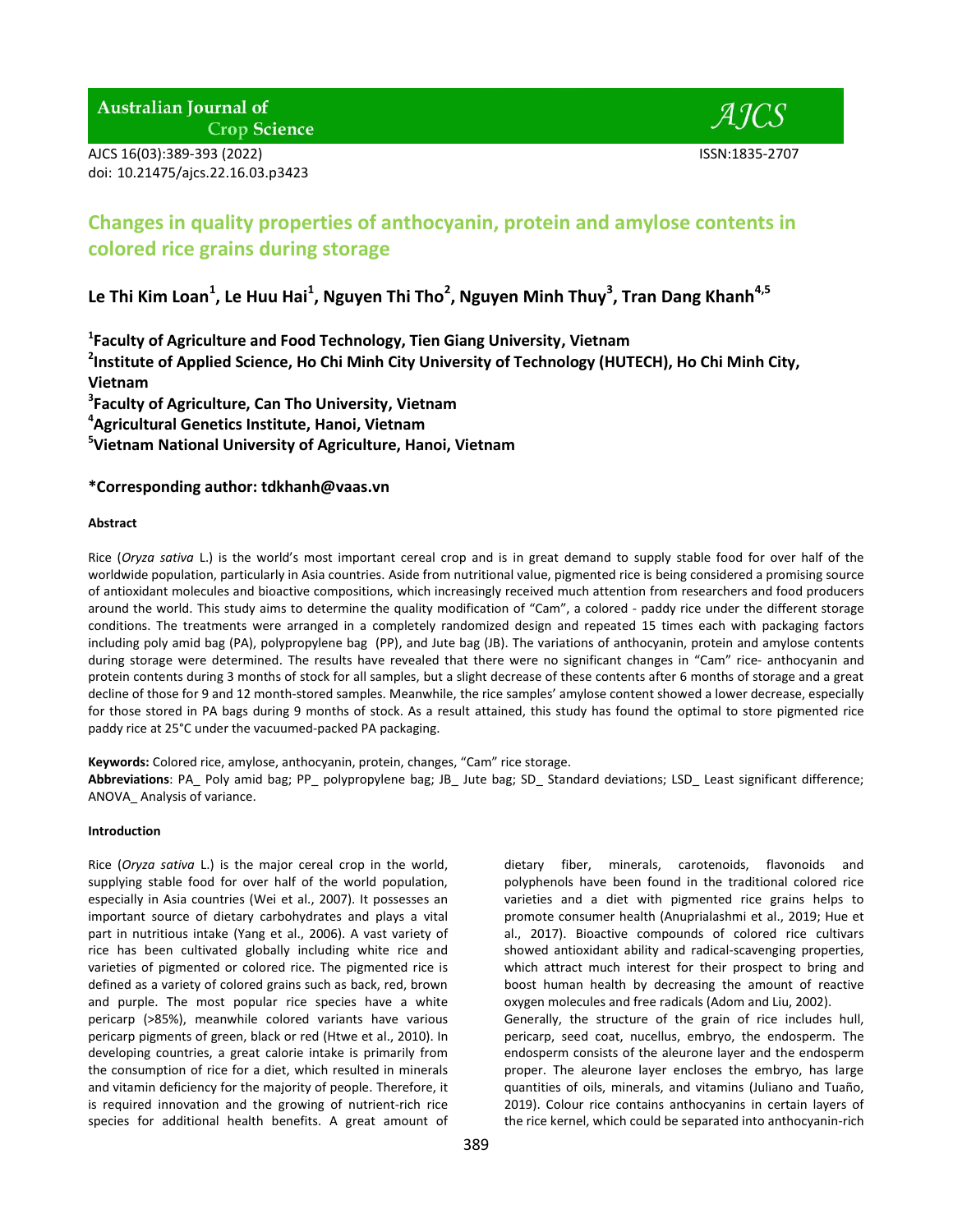fractions used as functional colorants or functional food ingredients (Francavilla and Joye, 2020). Rice endosperm is an industrial by-product containing starch that is mainly composed of amylose and amylopectin [\(Totaro](https://www.sciencedirect.com/science/article/abs/pii/S1359836816316365#!) et al., 2018). The amylose/amylopectin ratio significantly affects rice starch digestion in the gastrointestinal tract. Low amylose content in rice was suitable to use product consumption (Denardin et al., 2012). Besides, rice endosperm also contains protein content, which played a major role in cooked rice texture. Rice protein contains lysine that is considered hypoallergenic and is therefore favorable for human consumption (Al-Doury et al., 2018).

"Cam" rice, or black aromatic rice, is a special rice variant figured out by Vietnamese researchers. "Cam" rice possesses a great content of anthocyanin (46mg/100g) and protein (10.5%) but poor amylose content (16.6%). Moreover, it contains more vitamins, minerals, dietary fiber than those of other rice species. Owing to its excellent taste and nutrient components, "Cam" rice has been vastly grown and consumed in this country. However, because of the seasonality of production and the continuity of consumption, most freshly harvested "Cam" grains must be stored and subsequently processed for consumers and industries. These rice grains are often kept unpolished grains to maintain their available nutrients, vitamins and minerals (Loan and Thuy, 2019).

A majority of processed rice quantities are consumed for daily diet, whereas only a tiny amount of rice is used as raw materials for food products and animal feed. Accordingly, it is importantly required to store rice grains for a period of time without quality damage before consumption. During the storage period, rice aging causes a series of alterations in physical, chemical and physiological properties (Zhou et al., 2016). Typically, its changes in physical attributes and chemical components influence the rice cooking and eating quality (Singh et al., 2006). During the storage time, modifications of stored rice quality depend largely on applied conversation techniques and environmental conditions (Rajendran, 2004). To the best of our knowledge, there are no published results of the influences of package types on the alteration of anthocyanin, protein and amylose contents in "Cam" rice for 12 months. Therefore, the objective of this study was to evaluate the quality changes of "Cam" rice packed in various types of bags, which determine the most appropriate type of package for rice storage. Our finding has provided a valuable suggestion for a rice packaging design for optimal storage conditions in order to prolong the shelf-life and maintain the nutritional value of varieties of pigmented rice.

## **Results and Discussion**

## *Effects of storage conditions on anthocyanin of "Cam" paddy rice*

Anthocyanins are an important group of phenolic and watersoluble pigments with high antioxidant activities. Fundamentally, a large amount of anthocyanin responsible for colored rice is found in rice coats and its liquid waste (Chaudhary, 2003; Xuan et al., 2018). Recently, the health positive effects of anthocyanins have been proved for antioxidant activities and anti-mutagenic and chemopreventive properties contributing to the decline of incidence of chronic diseases including neuronal and cardiovascular diseases, cancer and diabetes (Jing and Giusti, 2007; Konczak and Zhang, 2004).

In this study, our attempts were to evaluate the effects of three types of packaging on the anthocyanin content of "Cam" rice during 12 months of storage. Strikingly, the total anthocyanins content of these samples of PP, PA and JB showed a different variation. Only a slight reduction in anthocyanin content was determined after 6 months for all samples. However, there has been a significant decrease in anthocyanin concentration after 9 and 12 months of stock and the decline depended on various types of bags. The vacuumedpacked sample in PA bags has remarkably remained a higher anthocyanin content than the others (Fig.1). The results have indicated that there is an insignificant modification of total anthocyanin concentration in rice packs. This is due to the anthocyanin compositions of black rice consisting of 88% cyanidin-3-glucosides, which are stable at 25°C within 4 months of storage (Htwe et al., 2010). Over 6 months of stock, anthocyanin contents greatly fluctuated, aside from the samples in PA bag remains their quality during 6 months owing to preventing effectively bio-physiological and biochemical activities.

Air oxygen concentration enhances a strong effect on rice grain quality, which induces direct and indirect oxidation of anthocyanins (Jing and Giusti, 2007). Besides, during the storage period, Vietnamese tropical climate with a high air relative humidity facilitates moisture absorption of grain and increases its respiration intensity leading to a raise of rice bulk's humidity, which damages the anthocyanin molecular structure by linking water to C2 of the flavylium cation to transform the colorless chalcone (El-Sayed et al., 2003). Therefore, the rice samples in permeable PP or JB permit room air to enter in bags as a result of destroying anthocyanin. This has been also confirmed by many previous studies of the great effects of packaging materials, storage temperature, and time on anthocyanin and polyphenol (Tananuwong and Lertsiri, 2010; Tananuwong and Tangsrianugul, 2012). Apart from the rice samples in PP and JB, the ones in the vacuumed-packed PA bag showed the lowest reduction of anthocyanin contents due to barrier properties of PA and vacuum condition, which helps lessen moisture absorption and eliminate air oxygen. Consequently, "Cam" rice bulk has been recommended to stock in the vacuumed-pack PA bags for 6 months without pigments change.

## *Effects of storage conditions on the total protein content*

Rice protein is the second most abundant constituent with high quality as compared to different protein sources (Oko et al., 2012), in particular, "Cam" rice containing 10.5% of protein. During storage time, the protein content significantly and steadily reduced after over 3 months as shown in Table 1. The results disclosed that for the initial 3 months at room storage condition, there were no significant changes in "Cam" rice protein content, however a great alteration (P < 0.01) was determined after 6, 9, 12 months and fluctuation speed varied depending on different stock conditions, approximately 2.8% in JB, and 2.6% in PP and 2.0% in PA, respectively. This is due to the Maillard reaction, which is non-enzymatic interaction of free amines of proteins and carbonyl groups of reducing sugars to form complicated intermediate compounds (Oessoe et al.,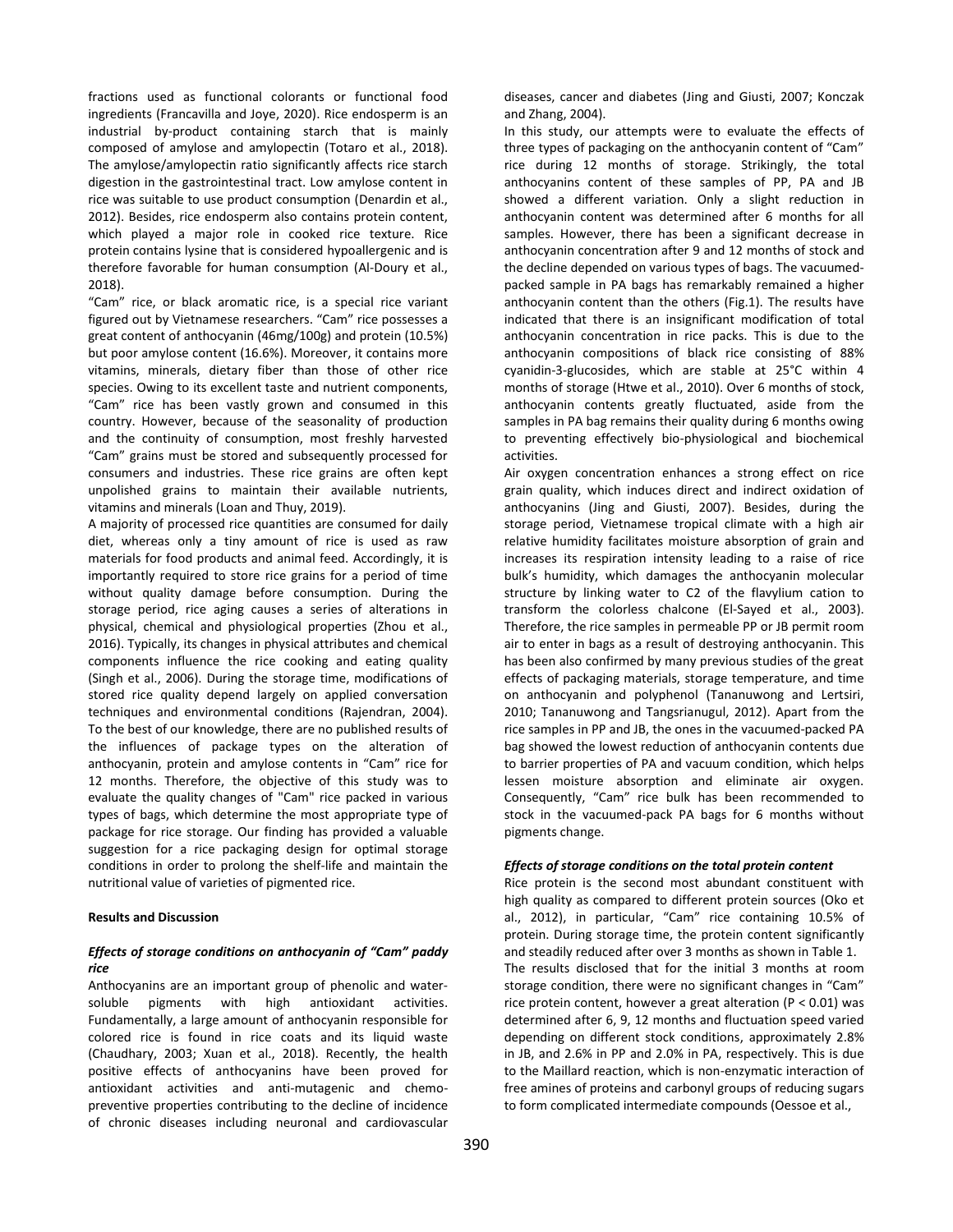| Storage months               | 0                 |                |               | a           | 12          | Average              |
|------------------------------|-------------------|----------------|---------------|-------------|-------------|----------------------|
| <b>JB</b>                    | 10.5              | 10.1           | 9.1           | 8.5         |             | 9.2 <sup>A</sup>     |
| PP                           | 10.5              | 10.3           | 9.5           | 8.7         | 7.9         | $9.4^{\prime\prime}$ |
| <b>PA</b>                    | 10.5              | 10.4           | 10.3          | 9.7         | 8.5         | 9.9 <sup>B</sup>     |
| Average                      | 10.5 <sup>a</sup> | $10.3^{\circ}$ | $9.6^{\circ}$ | $9.0^\circ$ | $8.1^\circ$ |                      |
| $**: F (months)$<br>F (bags) | **                |                |               |             |             |                      |

 **Table 1.** Modification of total protein content (%) of "Cam" paddy rice stored in various bags.

Different superscript letters "A–B" at each column indicate significant differences (p < 0.05) total protein content of "Cam" paddy rice stored in the bags; Different superscript letters "a–d" at each row indicate significant differences (p < 0.05) total protein content of "Cam" paddy rice stored the time.



Fig 1. Decrease of total anthocyanin contents of "Cam" rice samples during storage in various types of packaging.

| F(Bag)                                         | Mont<br>hs               | Amylos<br>e(%)    | <b>Months</b> | Amylose<br>$(\%)$  | <b>Months</b> | Amylose<br>(%)     | <b>Months</b> | Amylose<br>(%)    | <b>Months</b> | Amylose<br>$(\%)$ | Average      |
|------------------------------------------------|--------------------------|-------------------|---------------|--------------------|---------------|--------------------|---------------|-------------------|---------------|-------------------|--------------|
| <b>JB</b>                                      | $\overline{\phantom{a}}$ | 16.6 <sup>d</sup> |               | 16.4 <sup>cd</sup> | 6             | 16.4 <sup>cd</sup> | 9             | 16.3 <sup>c</sup> | 12            | $15.1^{\circ}$    | $16.16^{a}$  |
| PP                                             | ۰                        | 16.6 <sup>d</sup> |               | 16.5 <sup>cd</sup> | 6             | 16.4 <sup>cd</sup> | 9             | $16.3^{\circ}$    | 12            | 15.4 <sup>a</sup> | $16.23^{ab}$ |
| PA                                             | $\overline{\phantom{a}}$ | 16.6 <sup>d</sup> |               | 16.6 <sup>d</sup>  | 6             | 16.5 <sup>cd</sup> | 9             | 16.3 <sup>c</sup> | 12            | 15.8 <sup>b</sup> | $16.36^{b}$  |
| Average                                        |                          | $16.6^\circ$      |               | $16.5^C$           |               | $16.4^{BC}$        |               | 16.3 <sup>B</sup> |               | $15.43^{A}$       | 16.3         |
| F (interaction) _ **; F (bag) _*; F (time) _** |                          |                   |               |                    |               |                    |               |                   |               |                   |              |

**Table 2.** Fluctuation in amylose content (%) of "Cam" rice packed in different storage bags.

A–B\_ Different superscript letters at each column indicate significant differences (p < 0.05) amylose content of "Cam" paddy rice stored in the bags; a–d\_ Different superscript letters at each row indicate significant differences (p < 0.05) amylose content of "Cam" paddy rice stored the time.

2014). Similarly, Kumar et al*.* (2017) also found a slight and steady decrease in protein content after storage time.

#### *Changes in amylose content of "Cam" paddy rice*

Amylose content is recognized as the most significant parameter for estimating rice cooking and processing behavior. Amylose content is directly associated with water absorption, volume, fluffiness, and separability of cooked grains and is inversely engaged in cohesion, tenderness, and glossiness (Zhou et al., 2002). Stock condition and time show varied impacts on the amylose content of "Cam" rice (Table 2). Initially, "Cam" rice contains 16.6% of amylose and after 6 months of stock, there was no significant modification in amylose content in all bags of PA, PP, JB (Table 2), but a slight decrease of amylose concentration was analyzed after 9 months. Until after 12 months, it is shown a great reduction in their amylose contents. In fact, the study of Abeysundara et al. (2015) reported no significant changes in amylose content of various rice species during 13 weeks of storage, but important variations in amylose concentration of stored rice samples of 40 weeks (p<0.05). Indeed, the chain length distribution of rice amylose can be changed over time under the storability of rice due to a minor increase in the percentage of short chains from DP6 to 15 (Huang and Lai, 2014). Moreover, Labuschagne et al. (2014) proved that starch and amylose content of maize grains after 6 and 12 months of stock at 30°C were significantly decreased ( $P \le 0.05$ ). This may explain that for the initial days of stock, rice germ of grains retains maturing stage and contains a considerable content of simple sugars involving continual metabolic activity. However, during storage as aging, its germ is stabilized, while simple sugars are exhausted, as implied rice grains are forced to use amylose in its germ for metabolic reaction causing a slight decline of amylose content at the early stage period of stock and following that, the degradation of amylose is relatively speedy.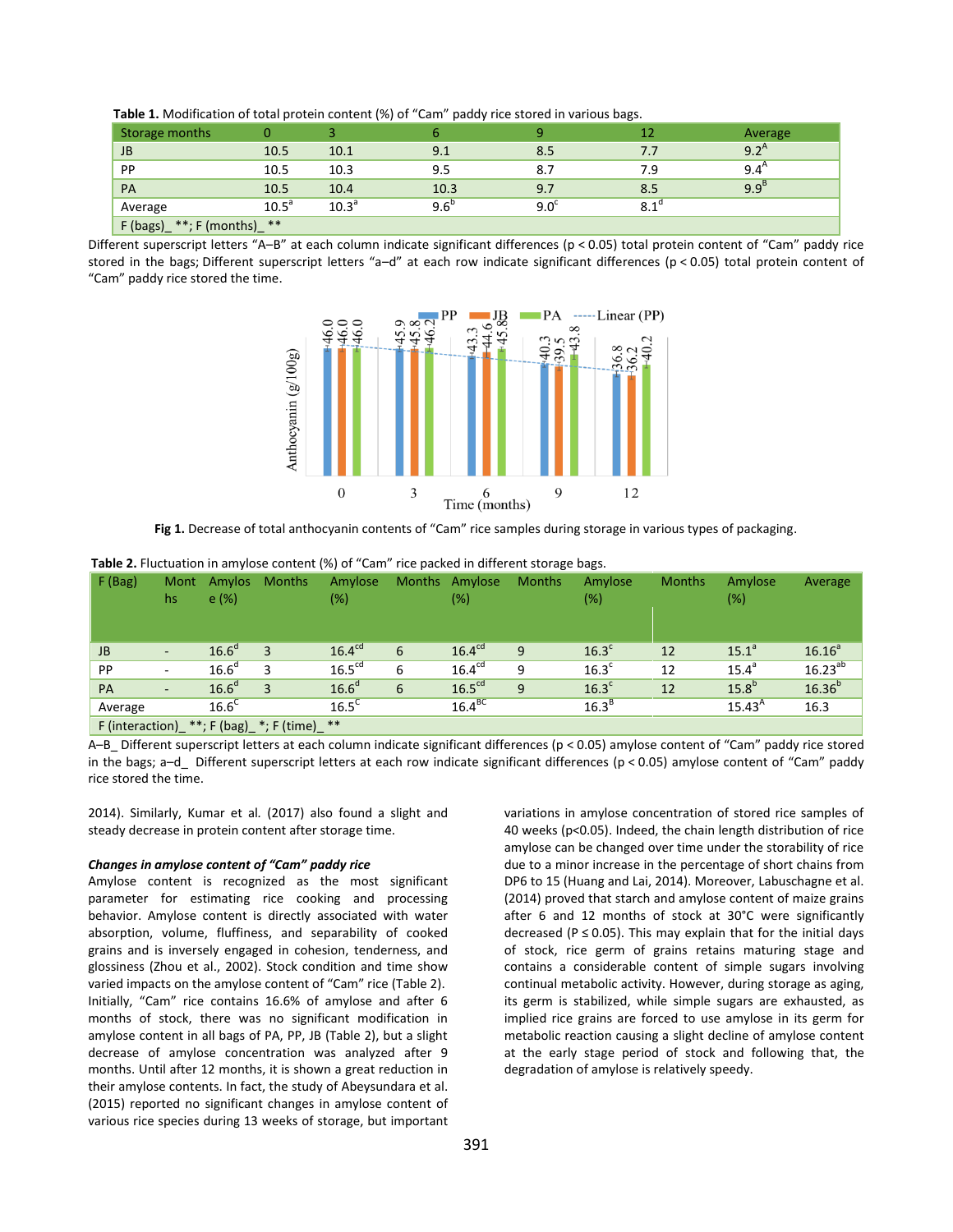## **Materials and Methods**

## *Plant materials*

Grain samples\_ "Cam" rice crop was grown in Cai Lay district, Tien Giang province, Vietnam. It was harvested in December 2018. These rice samples of 24% moisture content were dried to 13% for preventing microbial growth. The samples of 300g of the paddy rice were vacuum‐packed in poly amid (PA) bag or enclosed in PP (Polypropylen) bag or Jute bag (JB), and stocked at room temperature of 25°C for 12 months. Triplicate samples were processed for each specific storage condition (various packed bags and storage times of 0, 3, 6, 9 and 12 months). After a specific storage time, three bags of the rice samples were randomly selected for chemical analysis including the concentrations of anthocyanin (mg/100g), protein (%) and amylose (%).

## *Determination of anthocyanin content*

The total anthocyanin content was determined according to the spectrophotometric pH differential method (Lee et al., 2005). Briefly, an aliquot (0.3 mL) of anthocyanin sample was mixed with pH 1.0 (potassium chloride buffer, 9.7 mL) and pH 4.5 (sodium acetate buffer, 9.7 mL) solutions, respectively, and equilibrated for 30 min at room temperature in the dark. The absorbance of the mixture was measured at 525 and 700 nm using a UV-Vis spectrophotometer. The total anthocyanin content was calculated as cyanidin-3-glucoside equivalents as in the following equation

Anthocyanin content (mg/100g) =  $\frac{A X M_W X}{\varepsilon}$ 

where A =  $[A525 - A700]pH1.0] - [(A525 - A700)pH4.5]$ , Mw is the molecular weight of cyanidin-3-glucoside (449.2 g/mol), DF is the dilution factor, V is the volume of the extract (mL);  $\varepsilon$  is the molar extinction coefficient (26,900) of cyanindin-3 glucoside, and l is the cell path length (1cm).

## *Determination of protein content*

The total protein content was determined by the Kjeldahl method (AOAC, 2010). The protein content of the rice flour was analyzed using the Kjeldahl method and expressed using the conversion factor  $N \times 6.25$ .

### *Determination of amylose content*

Dry rough Cam rice was dehulled and milled using a commercial milling machine. The flour samples were passed through a 100-mesh sieve, packed in poly amid bag, and stored at 4°C until used. Amylose content was measured by the modified method (Juliano et al., 1981). Rice flour was defatted immediately using hexane with the Soxhlet apparatus. Then 100 mg of rice flour was put in a conical flask, to which 1 mL of 95% ethanol and 9 mL of 1 mol/L NaOH were added. The suspension was kept at ambient temperature for 16-24 h, and then distilled water was added to make a 100 mL solution. A 5 mL aliquot of the solution was transferred to a 100 mL volumetric flask, and to adjust pH, 1 mL of 1 mol/L acetic acid was added. Then 2 mL of 0.2 g/ L iodine solution (I2\_ 2 g/KI\_ 20 g/L) and distilled water were added to make exactly 100 mL. Spectrophotometer measurements were made at 620 nm after the above starch-iodine solution was incubated for 20 min at ambient temperature. Standard curves were generated using the mixture of potato amylose.

## *Statistical analyses*

The collected data were calculated and shown in the study through means and standard deviations (SD) by Microsoft Excel version 2012. All data were subjected to analysis of variance (ANOVA) by the Statistical Analysis System software. When a significant treatment effect was observed, the Least Significant Different **(**LSD**)** test was used to compare means at p<0.05.

## **Conclusions**

In summary, the changes in quality properties of the valuable components including anthocyanin, protein and amylose contents in "Cam" paddy rice stored in various conditions have been evaluated and determined during 12 months storage at room temperature. The results have revealed that the anthocyanin, protein, amylose contents of vacuumed-packed PA "Cam" rice grains were greatly remained during 6 months in PA and 3 months for the grains packed in PP and JB. Therefore, pigmented rice varieties, particularly "Cam" paddy rice should be stored at room temperature in vacuumedpacked PA packaging for its optimal quality. Our findings have provided useful information to prolong the shelf-life and maintain the nutritional values of varieties of pigmented rice for rice producers and industries.

## **Acknowledgments**

We would like to thank Tien Giang University for creating conditions for us to do experiments.

## **References**

- Abeysundara A, Navaratne S, Wickramasinghe I, Ekanayake D (2015) Determination of changes of amylose and amylopectin content of paddy during early Storage. Inter J Sci Res. 6:2094-2097.
- Al-Doury MKW, Hettiarachchy NS, Horax R (2018) Riceendosperm and rice-bran proteins\_ A review. J Am Oil Chem Soc. 1-14.
- AOAC (2010) Association of official analytical chemists, official methods of analysis, 13th Edition, Washington, D.C., USA.
- Adom K K, Liu RH (2002) Antioxidant activity of grains. J Agric Food Chem. 50:6182-6187.
- Anuprialashmi KS, Malarmathy M, Priya P, Loganathan K, Mohamed Niyas M, Shivashakthivel T, Yuvaraj SC, Yenugula Pravalika, Theradimani M and Kanimoli Mathivathana M. 2019. Studies on biochemical characterization of traditional rice varieties. Pharma Innov J. 8(5):314-316.
- Chaudhary RC (2003) Speciality rices of the world\_ Effect of WTO and IPR on its production trend and marketing. Food Agric Environ. 1(2):4-41.
- Denardin CC; Boufleur N.; Reckziegel, Patrícia; Silva, Leila Picolli da; Walter, Melissa (2012 Amylose content in rice (*Oryza sativa*) affects performance, glycemic and lipidic metabolism in rats. Ciência Rural, 42(2):381–387.
- El-Sayed M, Abdel-Aal E, Hucil P (2003) Composition and stability of anthocyanins in blue-grained wheat. J Agric Food Chem. 51:2174-2180.